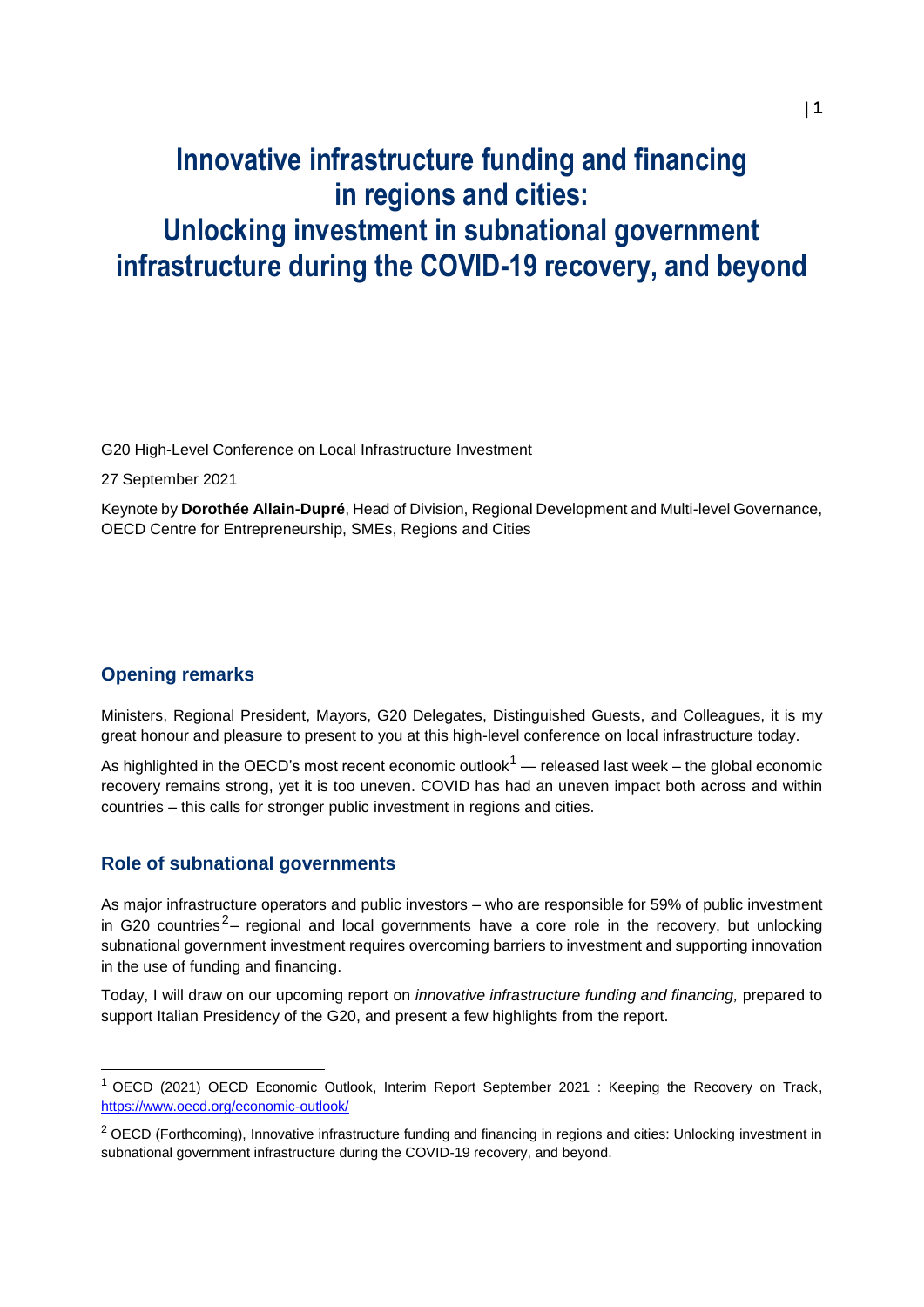## **Challenges faced by subnational governments**

Subnational governments are *local actors* who have an essential role to tackle *global challenges,* including from COVID, climate change and demographic shifts. Through place-based policy and investment, they can address the tragic impact of COVID on local economies and communities.

The impact of the crisis has not been equal across regions. It has highlighted existing spatial inequalities in access to infrastructure – particularly in broadband and health care. In G20 countries, peak download speeds for broadband are 40 percentage points slower in rural areas than in cities $^3\!$ 

Subnational governments are also key actors to support the transition towards net-zero: In the OECD, they are responsible for 64% of climate and environment related public investment<sup>4</sup>. In addition, they have a key role to meet the challenges of demographic change and urbanisation by matching local infrastructure provision with expected population changes.

Globally, the OECD has forecast that the urban population will increase by 1.5 billion people by 2050 $5$ . This creates a significant need for new and upgraded infrastructure in many urban areas. At the same time, many rural regions are shrinking, and aging. In the OECD, 57% of regions will shrink by 2050<sup>6</sup>. This can reduce subnational government revenue, make it difficult to fund maintenance and means that existing infrastructure must be adapted to new needs.

#### **Current economic stimulus**

Current economic stimulus provides an important opportunity to partner with subnational governments to address these challenges. Globally, trillions of dollars of economic stimulus has been committed to support the recovery, much of which is for infrastructure, where subnational governments have a major role. Meeting the challenges I have outlined requires targeting public investments towards priority sectors, such as health, digital and low-carbon infrastructure.

It is critical that we learn from the 2008 financial crisis, which was followed by a sharp reduction in fiscal support for subnational governments. Public investment by subnational governments then stayed below 2008 levels for almost a decade<sup>7</sup> – which reduced infrastructure investment and maintenance in many regions and cities. Although thus far during the COVID crisis, subnational governments have received substantial fiscal support, the outlook remains uncertain $8$ .

 $3$  OECD (Forthcoming), Synthesis report on existing digital divides

<sup>4</sup> OECD (2019), "Financing climate objectives in cities and regions to deliver sustainable and inclusive growth"*, OECD Environment Policy Papers*, No. 17, OECD Publishing, Paris, https://dx.doi.org/10.1787/ee3ce00b-en.

<sup>5</sup> OECD/European Commission (2020), *Cities in the World: A New Perspective on Urbanisation*, OECD Urban Studies, OECD Publishing, Paris, https://dx.doi.org/10.1787/d0efcbda-en.

<sup>6</sup> OECD (2019), *OECD Regional Outlook 2019: Leveraging Megatrends for Cities and Rural Areas*, OECD Publishing, Paris, https://dx.doi.org/10.1787/9789264312838-en.

<sup>7</sup> OECD (2020), *OECD Regions and Cities at a Glance 2020*, OECD Publishing, Paris, https://dx.doi.org/10.1787/959d5ba0-en.

<sup>8</sup> OECD (2021), *The territorial impact of COVID-19: Managing the crisis and recovery across levels of government*, OECD Publishing, https://www.oecd.org/coronavirus/policy-responses/the-territorial-impact-of-covid-19-managingthe-crisis-and-recovery-across-levels-of-government-a2c6abaf/.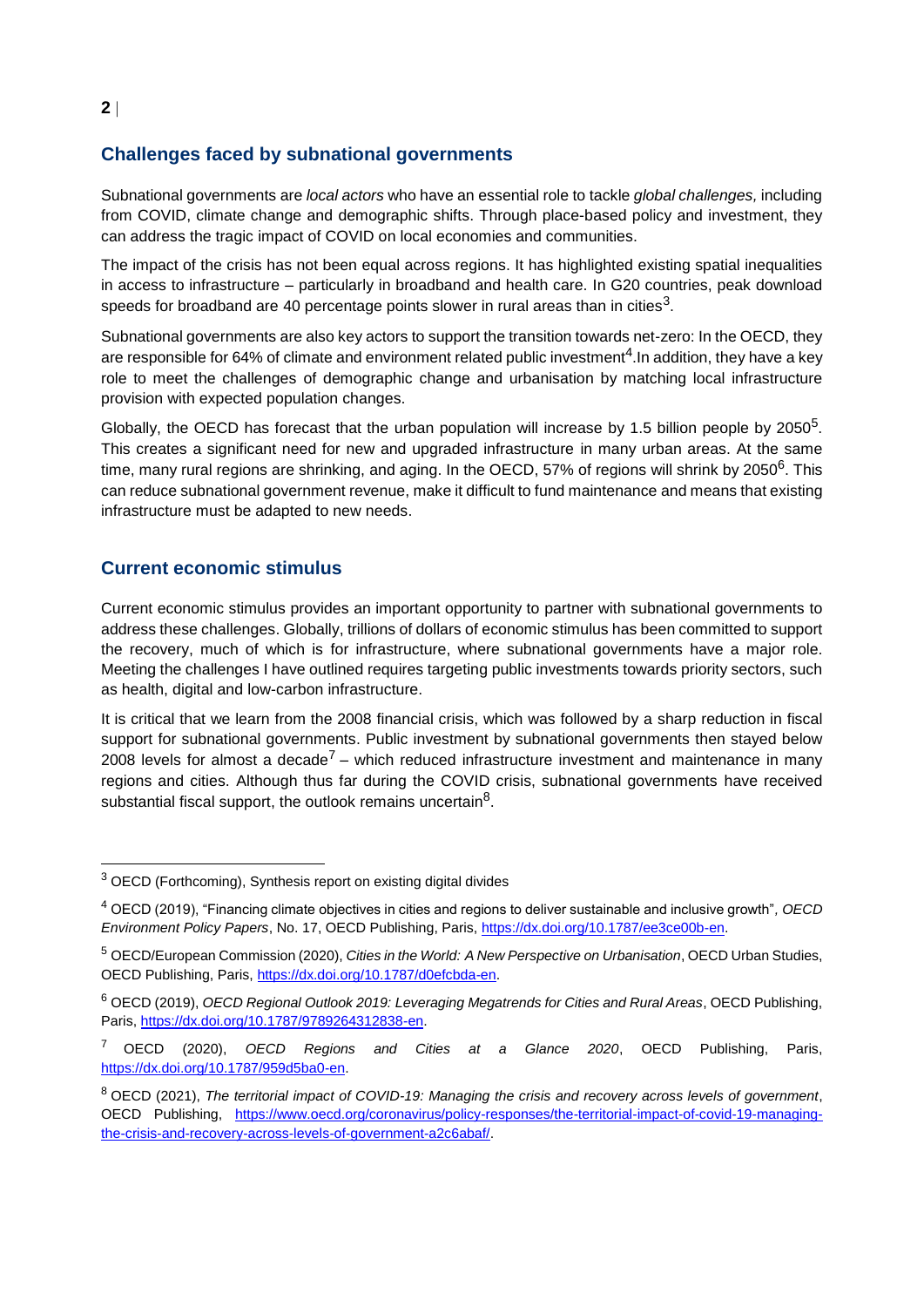## **Framework conditions to support subnational investment**

As we move beyond current stimulus, there will be an increasing need to overcome current obstacles. We identified four obstacles that can hold back subnational government investment and can limit the use of innovative funding and financing:

- First, that in some countries subnational governments may need to have a degree of fiscal space to fund investments.
- Second, that infrastructure investment requires specialist capabilities, especially to use innovative funding and financing instruments. Smaller subnational governments, in particular, often do not have sufficient investment expertise. In France, 80% of municipalities have less than 2,000 inhabitants, which limits their scale and ability to access to specialist knowledge, such as knowledge of project financing. This calls for capacity building, in particular from national governments. In 2016, only seven OECD countries had national infrastructure units with a mandate to strengthen the capabilities of subnational governments to run public-private partnerships and other infrastructure projects. $^9$
- Third, that many countries do not have legal and regulatory frameworks to support the use of innovative funding and financing at a subnational level, permit the use of subnational public private partnerships, or support inter-municipal cooperation for joint investment projects.
- Finally, that infrastructure is a shared responsibility, so there is often a need for increased coordination across levels of government. In a survey conducted by the OECD and the Committee of the Regions of the European Union last year, 90% of 300 local and regional governments surveyed in the EU reported that coordination in the design and implementation of measures among all levels of government was the most important dimension for successful recovery strategies.<sup>10</sup> In addition, local infrastructure projects can be fragmented across jurisdictions and lack economies of scale, as already underlined. Stronger cooperation among jurisdictions, in particular between municipalities, is needed to support investment at the right scale.

## **Funding and financing**

Alongside improvements in framework conditions, subnational governments will need to innovate in the use of funding and financing. Improvements in framework conditions are pre-conditions for innovative funding and financing mechanisms to be mobilised.

To support subnational governments, we assessed 13 areas where funding and financing innovations can occur, highlighting innovations from G20 and OECD countries. We found that while many common and innovative funding instruments exist, they are often under-utilised by subnational government.

In our upcoming report, we seek to provide a full spectrum of funding options, from the "basics" – including as grants, taxes, and user charges – to more innovative approaches – such as land value capture, better using existing assets, and increasing asset revenue. For example, we identified interesting examples of land value capture mechanisms in Brazil, India, Canada, Germany or the United Kingdom, as well as practices of leveraging existing assets in Australia and China.

 $\mathbf{q}$ <sup>9</sup> OECD (2016), *OECD Survey of Infrastructure Governance*, https://qdd.oecd.org/subject.aspx?Subject=GOV\_INFRG (accessed on 28 September 2021)

<sup>&</sup>lt;sup>10</sup> OECD (2020), "The impact of the COVID-19 crisis on regional and local governments: Main findings from the joint CoR-OECD survey"*, OECD Regional Development Papers*, No. 05, OECD Publishing, Paris, https://dx.doi.org/10.1787/fb952497-en.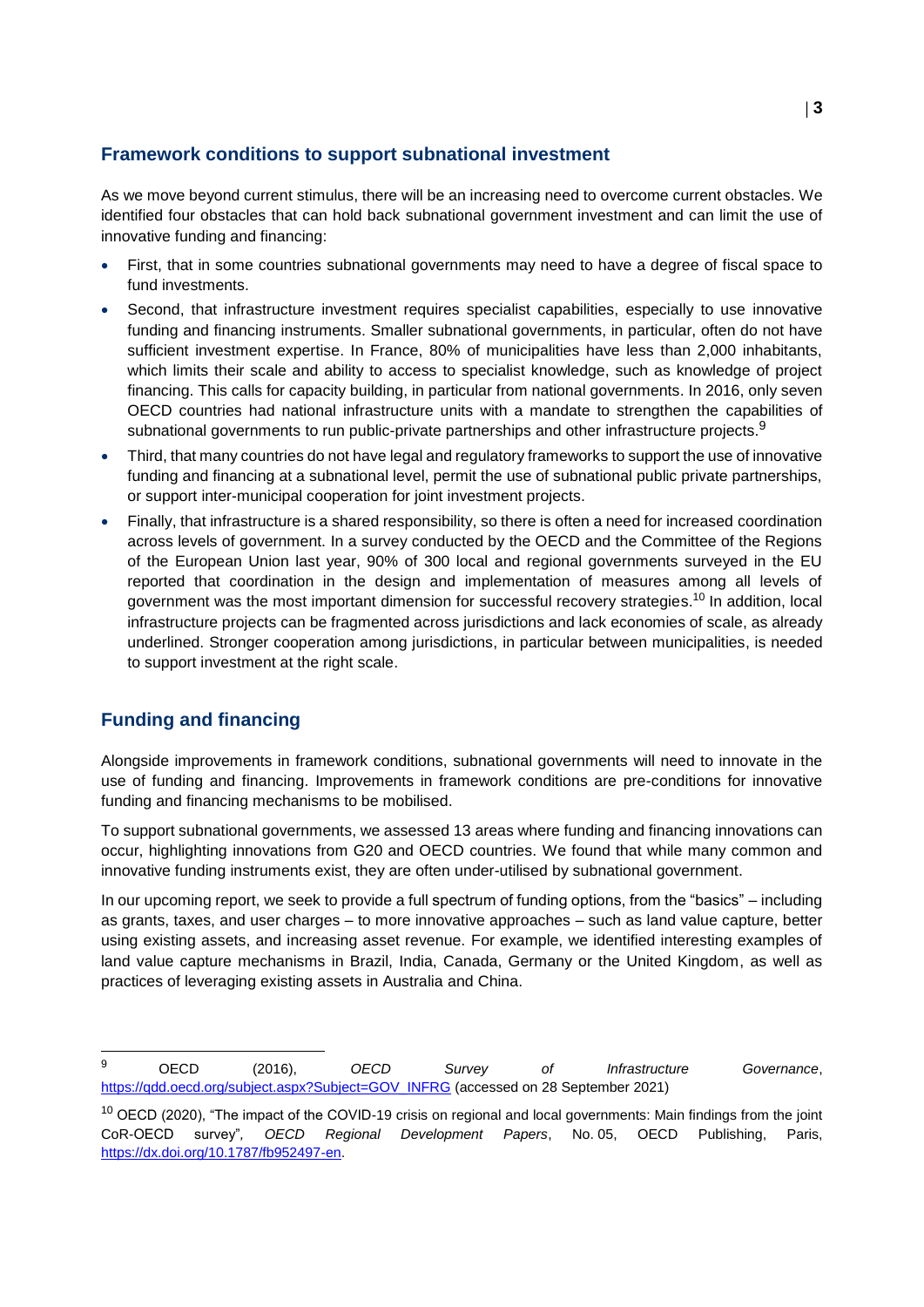## **4**

Choosing a funding source requires deciding who will pay for infrastructure – which is not an easy decision and has implications for accessibility. For example, while user charges mean that users will pay costs of infrastructure, in some cases these charges can also reduce accessibility for the most vulnerable in society.

We also covered financing innovations – including the use of loans, bonds, credit enhancement, and different types of finance providers or investors. Increasing subnational government access to finance through innovations is important to spread the high up-front costs of infrastructure investment over time.

Finance is often underutilised by subnational governments. Subnational government debt only represents approximately 20% of total government debt in G20 countries<sup>11</sup>. In particular, the use of bonds by subnational governments, especially by municipalities, is limited in many countries. Bonds represent 23% of subnational government debt in G20 countries, but bond financing is very uneven in G20 countries at local level<sup>12</sup>. It is quite widespread at subnational level in countries like the United States, Canada, Japan, Korea and Argentina. In several countries, the use of green and social debt financing is growing, and subnational governments are becoming increasingly active in this market, such as in France, Japan, Sweden and the United States. Subnational government bond issuance represented 6% of the total green bond issuances in 2020.

One interesting approach to improve access capital markets is the use of *subnational pooled finance mechanisms*, which include local government funding agencies and bond banks. These mechanisms have existed in Scandinavia for a long time, and are being increasingly adopted by countries such as France, Japan, the United Kingdom and New Zealand<sup>13</sup>.

When considering the use of funding and financing to support subnational infrastructure, it is important to note that funding is often the key barrier for subnational governments. Having sufficient funding essential to both pay for infrastructure and unlock the use of financing.

## **Conclusion**

As we emerge out of this crisis, it will be important to support subnational governments to continue to make infrastructure investments. We think that this requires action in four areas:

- First, improving framework conditions for subnational government investment. This requires tailored approaches, adapted to each countries specific needs.
- Second, supporting subnational governments to adopt funding and financing instruments. We believe there is a need for policy toolkits targeted towards the specific challenge of subnational government funding and financing, which can bridge existing information gaps.
- Third, improving data related to subnational public finance and investment. In 2022, we will release the third edition of the World Observatory on Subnational Government Finance and Investment, which has data on over 120 countries.
- Fourth, better understanding the regional disparities arising from the COVID crisis, so that we can target investment to places most in need. We will soon release a Regional Recovery Platform to explore disparities in the impact of COVID on regions and monitor the regional dimension of the recovery, including for public investment.

<sup>&</sup>lt;sup>11</sup> OECD (Forthcoming), Innovative infrastructure funding and financing in regions and cities: Unlocking investment in subnational government infrastructure during the COVID-19 recovery, and beyond.

<sup>12</sup> As above

<sup>&</sup>lt;sup>13</sup> OECD (Forthcoming), Innovative infrastructure funding and financing in regions and cities: Unlocking investment in subnational government infrastructure during the COVID-19 recovery, and beyond.